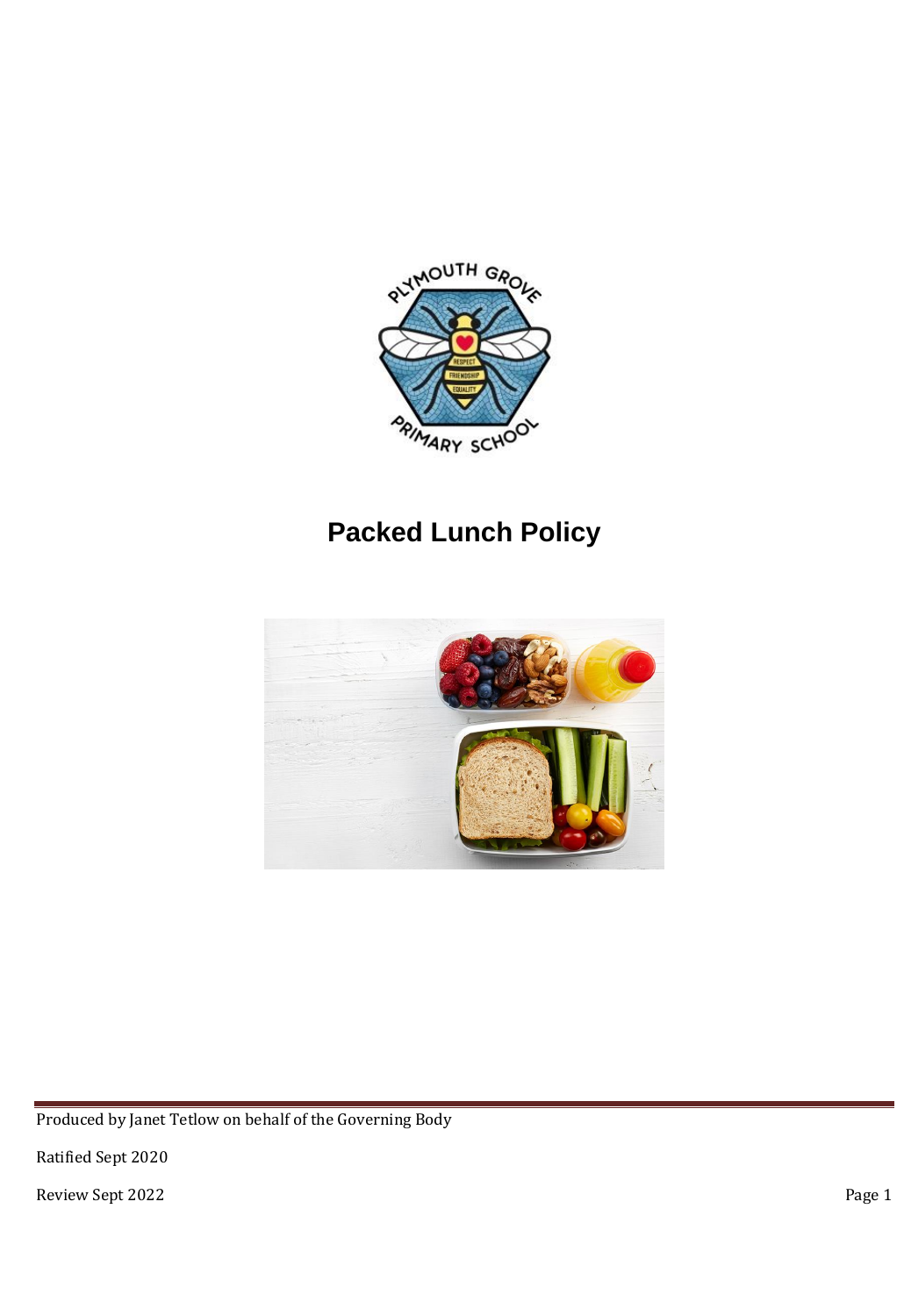### **1. Introduction**

What children eat at school is important and school lunches have to meet strict standards to provide 1/3 of a child's nutrient requirements. Research from the Food Standards Agency (School Lunchbox Survey, 2004) and later research by the School Food Trust has shown that the majority of lunchboxes surveyed were high in fat, sugar and salt. A Plymouth Grove school survey carried out in October 2018 showed that one quarter of packed lunches were too high in high fat snacks and sugary drinks and over one half had sweet snacks.

### **2. Aim**

This policy has been drawn up in consultation with parents, pupils and staff with the following aims:

- To improve the nutritional quality of packed lunches and other foods taken into schools.
- To ensure that all packed lunches brought from home (or on school trips) provide the child with healthy food that is similar in its nutritional value to food served in schools.
- To make a positive contribution to children's health by encouraging healthy eating habits in childhood setting a trend for lifelong changes.
- To contribute to the self-evaluation for review by Ofsted. This policy applies to all pupils and parents providing packed lunches and other foods to be consumed within school or on school trips during normal school hours. This packed lunch policy promotes a whole school approach to food and healthy eating.

### **3. The policy**

- The school will work with the pupils to provide attractive dining room arrangements.
- The school will work with parents to ensure that packed lunches abide by the standards.
- The school will ensure that free, fresh drinking water is readily available at all times.
- Pupils are advised to bring packed lunches in insulated bags with freezer blocks where possible to stop the food going off.
- Glass bottles and tins are not permitted due to safety issues that could arise.

# **Food contained in a packed lunch**

Packed lunches should be based on the Eat Well plate model (see appendix 1) and should include the following every day:

- Fruit and Vegetables at least one portion of fruit and one portion of vegetables or salad.  $\Box$
- Non-dairy source of protein meat, fish, egg, beans or pulses such as lentils, kidney beans, chickpeas, hummus and falafel.
- A starchy food like bread, pasta, rice, couscous, noodles, potatoes or other type of cereals.
- Dairy foods such as milk, cheese, yoghurt, fromage frais
- Drinks the school provides water but healthy drinks, such as water, 100% pure fruit juice, semiskimmed or skimmed milk, yoghurt or milk drinks and smoothies can be brought.
- Oily fish, such as salmon, should be included at least once every three weeks.

To keep packed lunches in line with the food based standards for school meals, packed lunches should **not** include:

- High fat, high salt, high sugar snacks such as crisps, sweet popcorn, other high fat / salt packet savoury snacks such as crisps.
- Confectionery such as chocolate bars, chocolate-coated biscuits and sweets.
- Chocolate spread, honey, jam or marmalade as a sandwich filling.

Produced by Janet Tetlow on behalf of the Governing Body

Ratified Sept 2020

Review Sept 2022 Page 2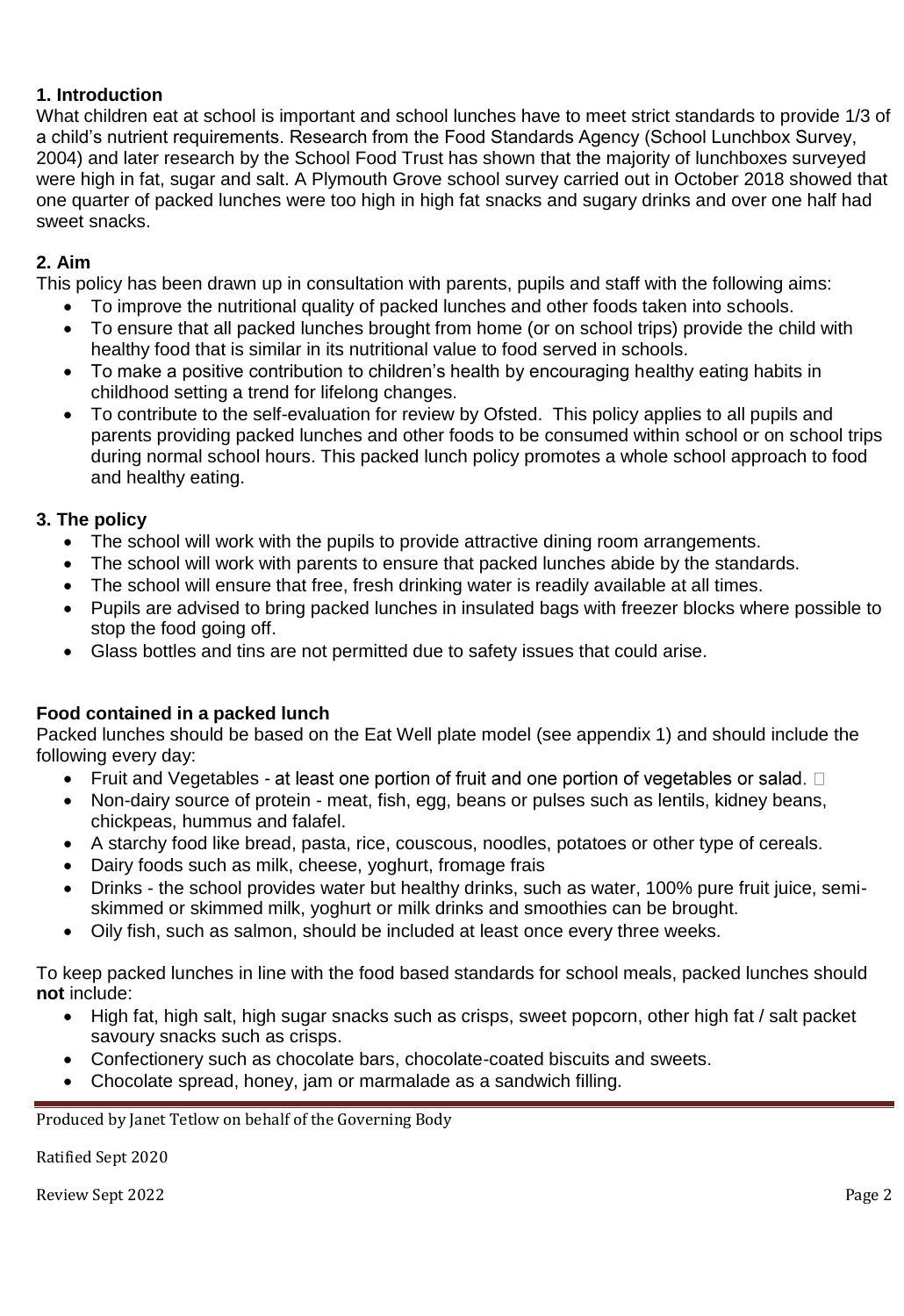- Cereal bars and fruit bars.
- Fizzy / sugary drinks or fruit flavoured squash. This includes diet drinks and energy drinks which can contain high levels of caffeine and other additives and are not suitable for children.

Occasionally, the following may be included:  $\square$ 

- Meat products such as sausage rolls, individual pies, corned meat and sausages / chipolatas should be included only occasionally due to their high fat and salt content. Fridays:
- Cakes, plain biscuits or crisps are allowed on Fridays

### **Special diets and allergies**

The school also recognises that some pupils may require special diets that do not allow for the standards to be met exactly. In this case parents are urged to be responsible in ensuring that packed lunches are as healthy as possible. For these reasons pupils are also not permitted to swap food items.

#### **Health and safety**

It is the responsibility of the parents / carers to provide an appropriate packed lunch container where food items can be stored securely and appropriately until the lunchtime period. Parents are advised to include an ice pack. Food products prepared and stored in ambient temperatures after a period of time can have increased levels of bacteria in them.

**Storage of Packed Lunches** The school will provide storage area / facilities for packed lunch bags, in the most convenient place possible. However the school cannot provide cooled storage areas and therefore cannot take legal responsibility for foods prepared at home and then brought into school.

### **Assessment, evaluation and reviewing:**

Packed lunches will be regularly reviewed by staff

- If a child regularly brings a packed lunch that does not conform to the policy then the school will contact the parents to discuss this.
- The school will give a child a school meal if the packed lunch is inadequate. The parent will be charged for this meal.
- Pupils with special diet or food allergies will be given due consideration.

# **4. Dissemination of the policy**

The school will write to all new and existing parents / carers to inform them of the policy. The policy will be available on the school's website and will be incorporated into the school prospectus. The school will use opportunities such as parents' evenings to promote this policy as part of the whole school approach to healthier eating. All school staff, including teaching and catering staff as well as the school nurse will be informed of this policy and will support its implementation.

**5. Policy Review** This policy will be reviewed as part of the schools agreed policy review process. In addition any major legislative or governmental changes regarding school food may lead to this policy being amended

Produced by Janet Tetlow on behalf of the Governing Body

Ratified Sept 2020